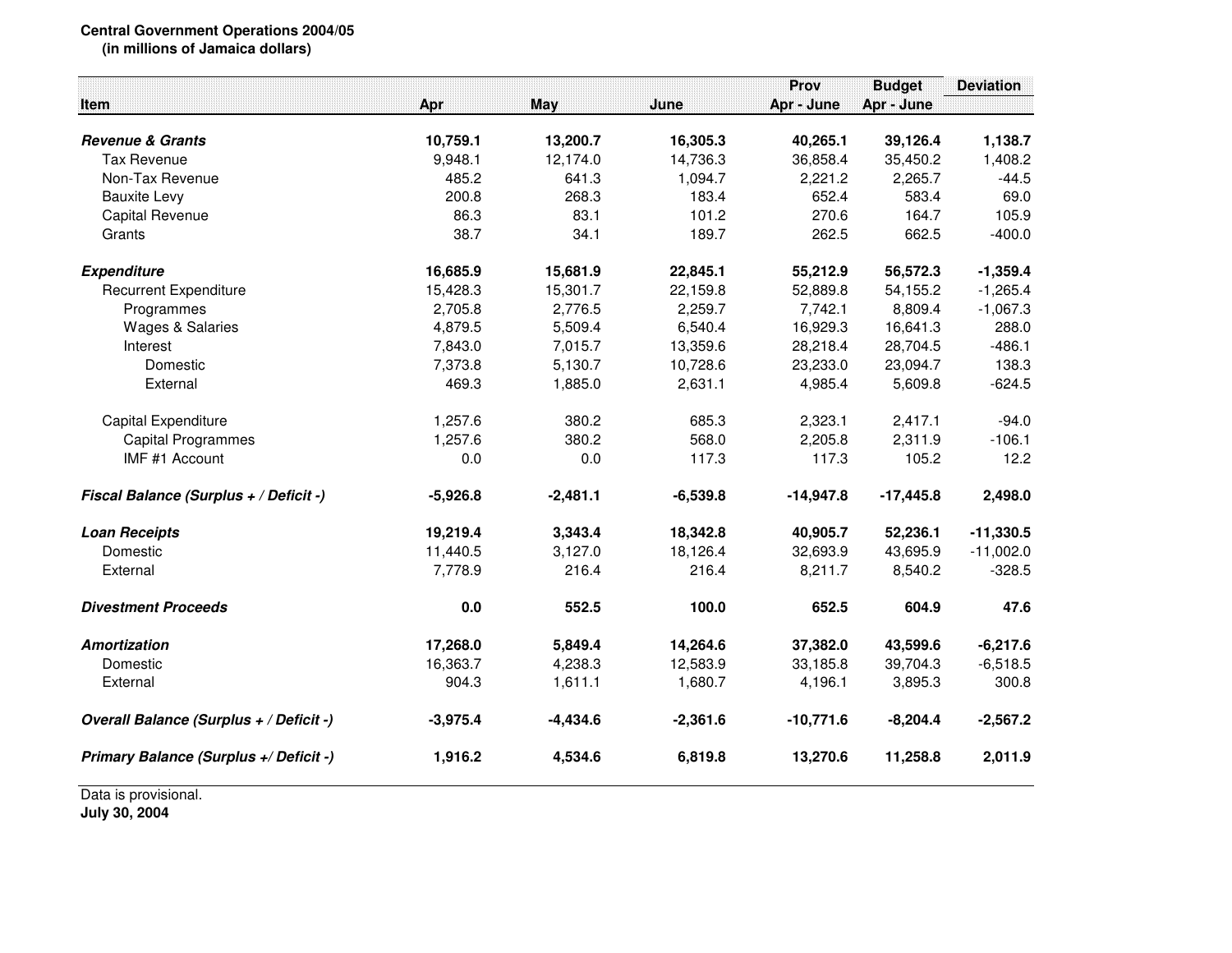|                             |          |          |          | Prov       | <b>Budget</b> | <b>Deviation</b> |
|-----------------------------|----------|----------|----------|------------|---------------|------------------|
| ltem                        | Apr      | May      | June     | Apr - June | Apr - June    |                  |
| Revenue & Grants            | 10,759.1 | 13,200.7 | 16,305.3 | 40,265.1   | 39,126.4      | 1,138.7          |
| <b>Tax Revenue</b>          | 9,948.1  | 12,174.0 | 14,736.3 | 36,858.4   | 35,450.2      | 1,408.2          |
| Income and profits          | 3,575.6  | 5,233.5  | 7,772.7  | 16,581.7   | 15,011.7      | 1,570.0          |
| Bauxite/alumina             | 0.0      | 0.0      | 57.9     | 57.9       | 424.9         | $-367.0$         |
| Other companies             | 241.9    | 188.7    | 1,494.4  | 1,925.0    | 2,668.9       | $-743.9$         |
| <b>PAYE</b>                 | 1,735.9  | 2,563.0  | 4,187.7  | 8,486.5    | 6,748.6       | 1,737.9          |
| Tax on dividend             | 12.9     | 26.1     | 12.3     | 51.3       | 48.9          | 2.4              |
| Other individuals           | 125.1    | 159.4    | 165.2    | 449.7      | 501.3         | $-51.7$          |
| Tax on interest             | 1,459.8  | 2,296.3  | 1,855.3  | 5,611.3    | 4,619.0       | 992.3            |
| Environmental Levy          | 0.0      | 0.0      | 0.0      | 0.0        | 0.0           | 0.0              |
| Production and consumption  | 3,788.7  | 4,129.4  | 3,828.1  | 11,746.1   | 11,523.1      | 223.0            |
| <b>SCT</b>                  | 366.3    | 432.1    | 464.1    | 1,262.4    | 1,837.1       | $-574.7$         |
| Motor vehicle licenses      | 86.7     | 74.5     | 79.5     | 240.7      | 324.0         | $-83.3$          |
| Other licenses              | 41.5     | 11.9     | 7.9      | 61.3       | 77.6          | $-16.3$          |
| Betting, gaming and lottery | 63.8     | 100.0    | 85.2     | 249.0      | 377.4         | $-128.4$         |
| <b>Education Tax</b>        | 431.6    | 510.5    | 572.3    | 1,514.5    | 1,479.1       | 35.4             |
| Contractors levy            | 30.2     | 32.7     | 33.8     | 96.8       | 129.5         | $-32.7$          |
| GCT (Local)                 | 2,354.8  | 2,170.9  | 1,995.2  | 6,520.9    | 5,873.1       | 647.8            |
| Stamp Duty (Local)          | 413.8    | 796.8    | 590.0    | 1,800.6    | 1,425.3       | 375.3            |
| <b>International Trade</b>  | 2,583.9  | 2,811.1  | 3,135.6  | 8,530.5    | 8,915.4       | $-384.8$         |
| <b>Custom Duty</b>          | 955.3    | 901.9    | 998.7    | 2,855.9    | 3,070.9       | $-215.0$         |
| <b>Stamp Duty</b>           | 61.6     | 52.7     | 70.3     | 184.7      | 226.5         | $-41.8$          |
| <b>Travel Tax</b>           | 103.4    | 86.2     | 71.8     | 261.5      | 446.9         | $-185.4$         |
| GCT (Imports)               | 1,315.3  | 1,101.3  | 1,338.8  | 3,755.4    | 3,657.3       | 98.1             |
| SCT (Imports)               | 148.3    | 668.9    | 655.9    | 1,473.1    | 1,513.8       | $-40.7$          |
| <b>Non-Tax Revenue</b>      | 485.2    | 641.3    | 1,094.7  | 2,221.2    | 2,265.7       | $-44.5$          |
| <b>Bauxite Levy</b>         | 200.8    | 268.3    | 183.4    | 652.4      | 583.4         | 69.0             |
| <b>Capital Revenue</b>      | 86.3     | 83.1     | 101.2    | 270.6      | 164.7         | 105.9            |
| <b>Grants</b>               | 38.7     | 34.1     | 189.7    | 262.5      | 662.5         | $-400.0$         |